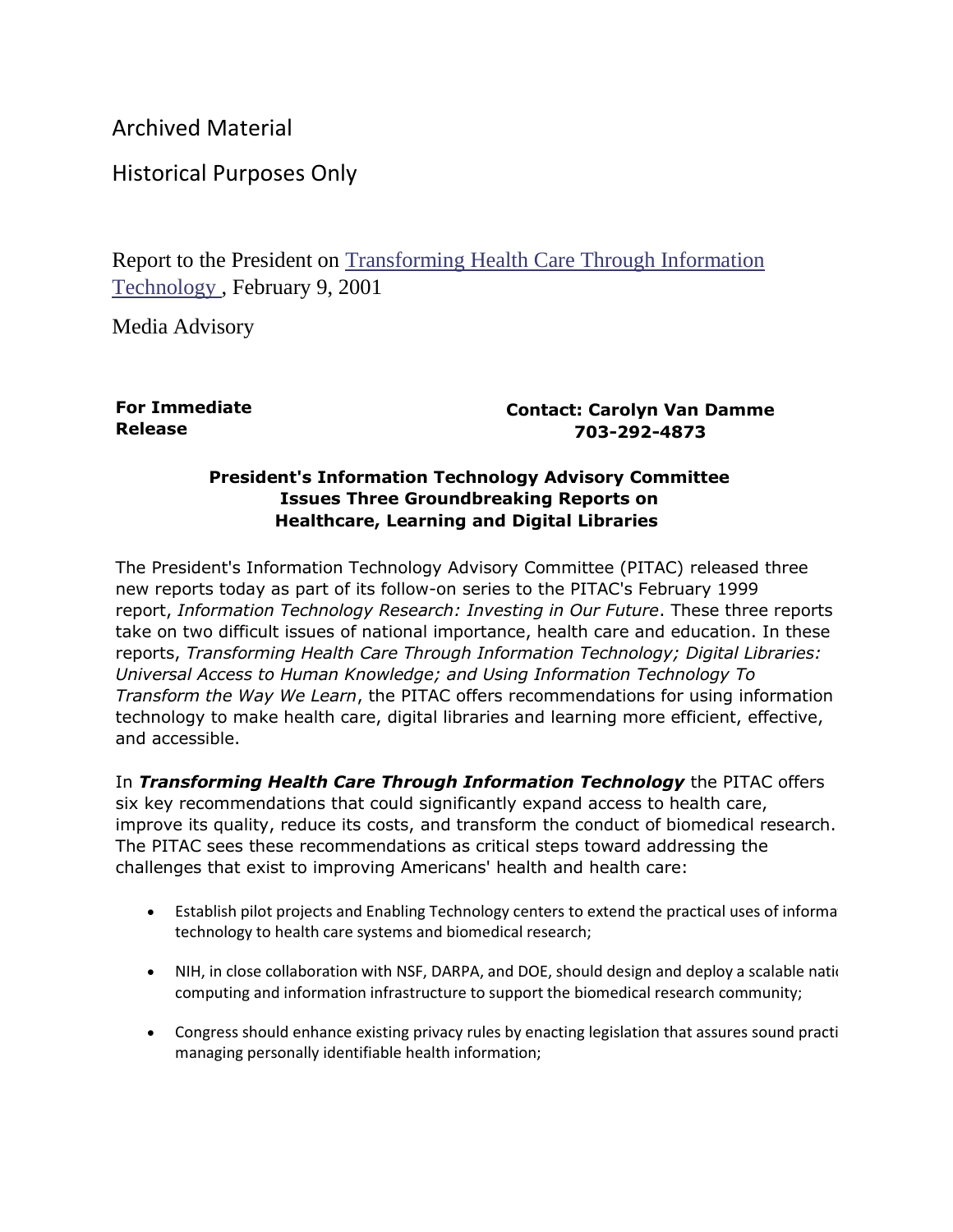- Establish programs to increase the pool of biomedical research and health care professionals with training at the intersection of health and information technology;
- DHHS should outline its vision for using IT to improve health care and subsequently devote the resources to conduct the IT research critical to accomplishing these goals in the long term; and
- DHHS should appoint a senior information technology leader to provide strategic leadership across DHHS and focus on the importance of information technology in addressing pressing problems in health care.

PITAC members Sherrilynne S. Fuller, Ph.D., Head, Division of Biomedical and Health Informatics, Department of Medical Education, School of Medicine at University of Washington and Edward H. Shortliffe, M.D., Ph.D., Professor and Chair, Department of Medical Informatics, College of Physicians and Surgeons at Columbia University, cochaired the panel that authored this report.

In the second report, *Digital Libraries: Universal Access to Human Knowledge*, the Committee offers its findings and recommendations for how digital libraries can be an essential resource for human learning and development. The PITAC offers four key recommendations that will make digital libraries more pervasive and usable by all citizens:

- Expanded research in metadata and metadata use, scalability, interoperability, archival storage and preservation, intellectual property rights, privacy and security, and human use
- Create several Federally funded large-scale digital library testbeds
- Provide Federal funding to make all public Federal content persistently available in digital form on the Internet
- Have the Federal government play a leadership role in evolving policy to fairly address intellectual property rights in the digital age

The PITAC strongly believes that these recommendations can help move this Nation toward realizing the enormously powerful vision of anytime, anywhere access to the best of human thought and culture, so that no classroom or individual is isolated from knowledge resources.

PITAC member David Nagel, President, AT&T Labs, chaired the panel that authored this report.

*Using Information Technology to Transform the Way We Learn* highlights PITAC's findings and recommendations on how the Federal government can provide the leadership needed to solve key information technology challenges and to improve the quality of, and public access to educational and training experiences. The overarching recommendation in this report calls for the Federal government to make